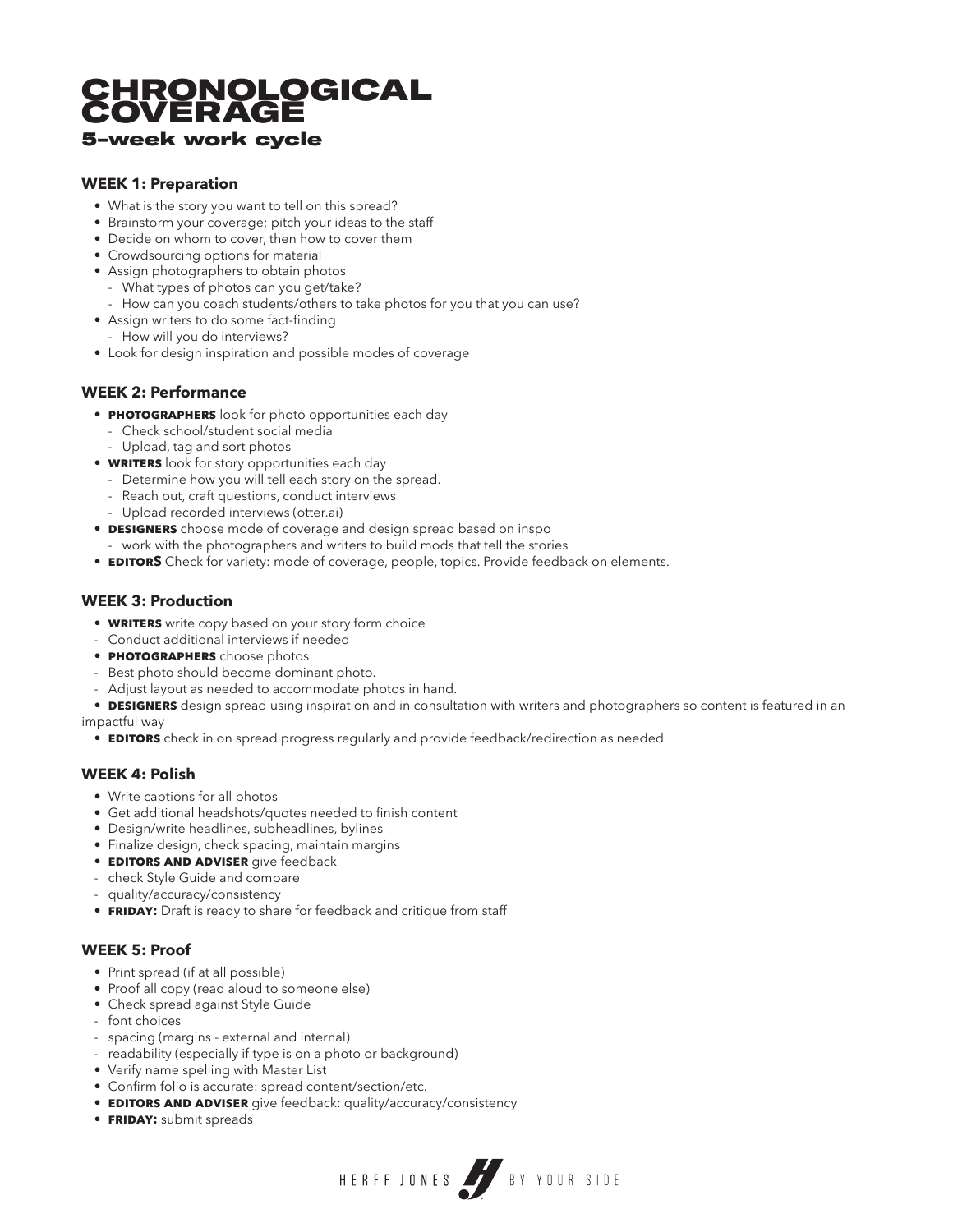## SPREAD TOPIC — This should be the same as the folio information



EDITORS: ALLOCATE YOUR REAL ESTATE and which may not fit onto just one spread, or in one module List the topics you think are the most interesting to readers \_\_\_\_\_\_\_\_\_\_\_\_\_\_\_\_\_\_\_\_\_\_\_\_\_\_\_\_\_\_\_\_\_\_\_\_\_\_\_\_\_\_ Does this overall concept need more space? Maybe we can use this in reference, people or a feature \_\_\_\_\_\_\_\_\_\_\_\_\_\_\_\_\_\_\_\_\_\_\_\_\_\_\_\_\_\_\_\_\_\_\_\_\_\_\_\_\_\_ What ideas could go elsewhere in the book? Who are the students not usually covered here? What cross-referencing will need to be on this spread? Which idea most lends itself to verbal storytelling? Which idea seems the least photographable? Which idea seems the most photographable? **STAFFER BRAINSTORMING NOTES:** DITORS: ALLOCATE YOUR REAL ESTATE Note it here so we can make sure we include it Who are the students not usually covered here? Note it here so you can use this as a checklist later What cross-referencing will need to be on this spread? Remember could be traditional or alternative forms of copy Which idea most lends itself to verbal storytelling? Consider using a talking head or coverage module Which idea seems the least photographable? This will probably become your dominant photo package Which idea seems the most photographable? STAFFER BRAINSTORMING NOTES: Write this in pencil, and do not decide until your concept has dictated<br>where the spreads will fall. Shuffle topics every year to keep it interesting EDITORS: PAGE NUMBERS where the spreads will fall. Shuffle topics every year to keep it interesting. Write this in pencil, and do not decide until your concept has dictated EDITORS: PAGE NUMBERS Note it here so we can make sure we include it Note it here so you can use this as a checklist later Remember could be traditional or alternative forms of copy Consider using a talking head or coverage module This will probably become your dominant photo package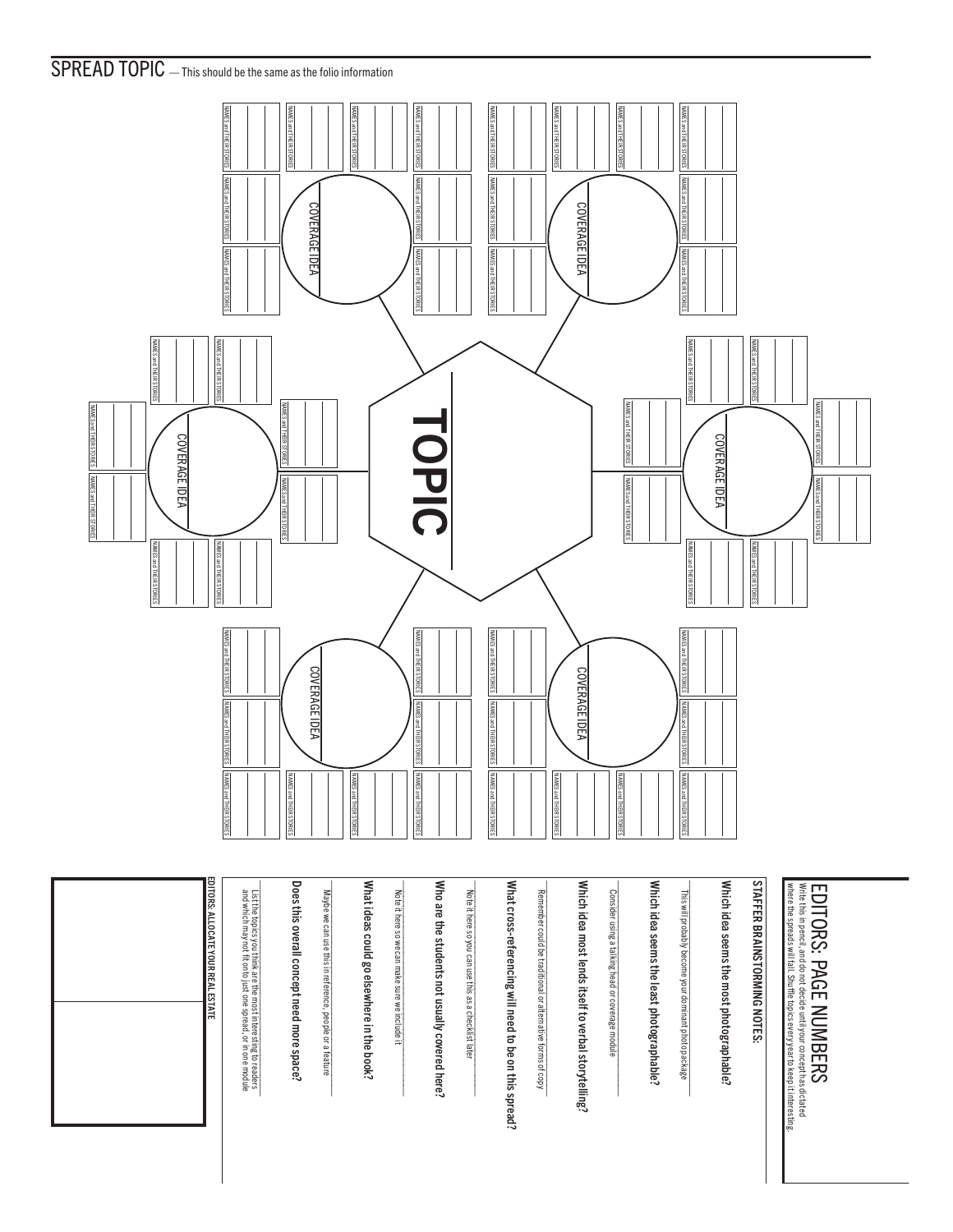## YEARBOOK SPREAD PLANNING SHEET - SIZE 8 **TA**

| $\overline{\phantom{a}}$                                                 |                                                                                                                                    |                                                      |  |  |
|--------------------------------------------------------------------------|------------------------------------------------------------------------------------------------------------------------------------|------------------------------------------------------|--|--|
|                                                                          |                                                                                                                                    |                                                      |  |  |
| LEVEL ONE COVERAGE                                                       |                                                                                                                                    |                                                      |  |  |
| Specific Topic/Leads:                                                    |                                                                                                                                    |                                                      |  |  |
|                                                                          | Mod Plans: 3 to 6 mods per spread required<br>List type of mods for spread, with details about questions to be asked.              | Students Referenced on<br>Spread (Full Name & Grade) |  |  |
| # and type of photos needed:<br><b>Example 12</b> vertical<br>horizontal | $1_{-}$<br>2.<br><u> 1989 - Johann Stoff, amerikansk politiker (* 1908)</u><br>3.                                                  |                                                      |  |  |
| Special Notes: Photoshop,<br>Ilustrator, or other specific needs         | <u> 1980 - Johann John Stoff, deutscher Stoffen und der Stoffen und der Stoffen und der Stoffen und der Stoffen un</u><br>4.<br>5. |                                                      |  |  |
|                                                                          | 6.                                                                                                                                 |                                                      |  |  |

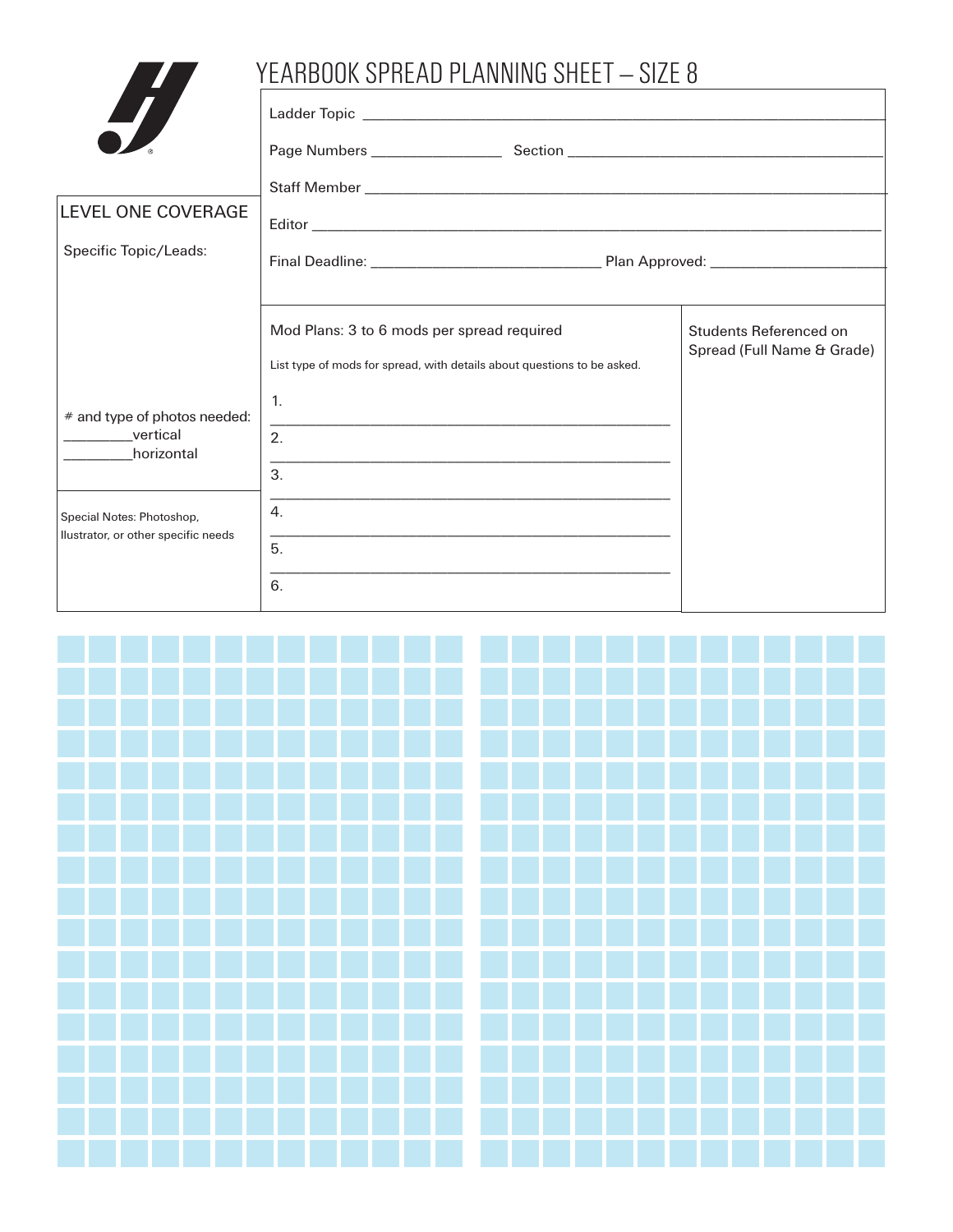|                                     | YEARBOOK SPREAD PLANNING SHEET - SIZE 9                                                                               |                                                      |
|-------------------------------------|-----------------------------------------------------------------------------------------------------------------------|------------------------------------------------------|
| H                                   |                                                                                                                       |                                                      |
|                                     |                                                                                                                       |                                                      |
|                                     |                                                                                                                       |                                                      |
| LEVEL ONE COVERAGE                  |                                                                                                                       |                                                      |
| Specific Topic/Leads:               |                                                                                                                       |                                                      |
|                                     | Mod Plans: 3 to 6 mods per spread required<br>List type of mods for spread, with details about questions to be asked. | Students Referenced on<br>Spread (Full Name & Grade) |
| # and type of photos needed:        | $\mathbf{1}$ .                                                                                                        |                                                      |
| __________vertical<br>horizontal    | 2.                                                                                                                    |                                                      |
|                                     | 3.                                                                                                                    |                                                      |
| Special Notes: Photoshop,           | <u> 1989 - Johann Stoff, amerikansk politiker (* 1908)</u><br>4 <sub>1</sub>                                          |                                                      |
| Ilustrator, or other specific needs | 5.                                                                                                                    |                                                      |
|                                     | 6.                                                                                                                    |                                                      |

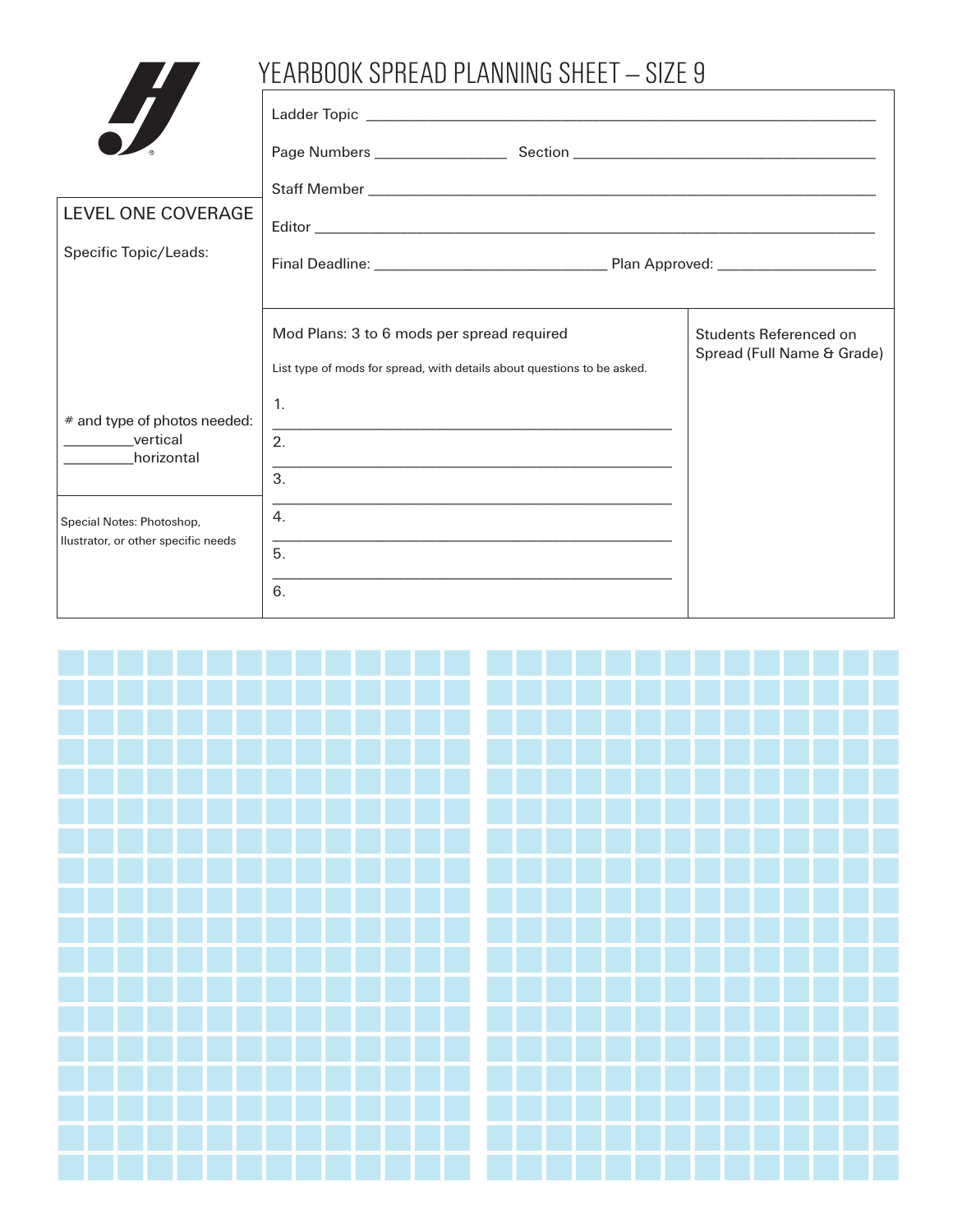## **SPREAD GRADING RUBRIC**

| <b>PAGE#S</b> | <b>TOPIC</b> | <b>TEAM LEADER</b> | WRITER(S) | <b>PHOTOG(S)</b> | <b>DESIGNER</b> |
|---------------|--------------|--------------------|-----------|------------------|-----------------|
|               |              |                    |           |                  |                 |

| <b>POINTS</b>  | <b>COVERAGE/COPY (15)</b>                                                                              |
|----------------|--------------------------------------------------------------------------------------------------------|
|                | Written coverage on the spread is varied in format and covers diverse angles of topic.                 |
| 3              | Copy is specific, student-cantered and is written without the writer's opinion.                        |
| 2              | Coverage includes a variety of students.                                                               |
| $\overline{2}$ | Copy is well-researched and includes a variety of student quotes.                                      |
| $\overline{2}$ | Headlines grab the readers attention (word play). Subheads provide more information.                   |
| 2              | Copy is free of grammatical errors.                                                                    |
| $\mathbf{1}$   | Copy is edited to fit alloted space on the layout                                                      |
| /15            | Coverage/Copy TOTAL                                                                                    |
|                |                                                                                                        |
|                | PHOTOGRAPHY (10)                                                                                       |
| /2             | Photos are tagged with correct section and student names.                                              |
| /2             | Photos capture emotion and show action/reaction. Dominant is best photo on spread.                     |
| /2             | Photos are cropped for maximum impact, using rule of thirds and fit landscape or portrait constraints. |
| /2             | Photos are candid, capture emotion and/or show action/reaction.                                        |
| /2             | Photos are varied in content and tell entire story (before/during/after).                              |
| /10            | <b>Photography TOTAL</b>                                                                               |
|                |                                                                                                        |
|                | <b>CAPTIONS (10)</b>                                                                                   |
| $\mathbf{2}$   | All people in photo are accurately named with correct spelling.                                        |
| 2              | Caption tells a story and includes WHO/WHAT/WHEN/WHERE + another fact.                                 |
| 1              | Caption includes a starter or lead-in that draws reader in but doesn't repeat caption info.            |
|                | Caption contains correct punctuation, grammar and spelling.                                            |
|                | First sentence is written in present tense. Second sentence is written in past tense.                  |
| $\mathbf{1}$   | Caption fits space allotted on layout.                                                                 |
| /10            | <b>Captions TOTAL</b>                                                                                  |
|                |                                                                                                        |
|                | DESIGN (10)                                                                                            |
| 3              | Spread follows established style guide (fonts, headline style, graphics, coverage mods)                |
| 3              | Visual hierarchy is evident: one clearly dominant photo and one clearly dominant headline              |
| 2              | Color choices for type/graphics enhance photos on spread.                                              |
| 1              | External margins are defined on all sides. All elements fall inside margins except bleeds.             |
| 1              | Internal margins within mods are consistent. White space isolates mods on spread.                      |
| /10            | <b>Design TOTAL</b>                                                                                    |
|                |                                                                                                        |
|                | <b>PROOFING (5)</b>                                                                                    |
|                | PDF of finished spread is printed out with every element placed (no dummy photos or copy).             |
| 1              | File is moved to PROOF status in eDesign.                                                              |
| 3              | Spread is corrected based on editor/adviser feedback.                                                  |
| 1              | File is returned to PROOF status in eDesign.                                                           |
| /10            | <b>Packaging TOTAL</b>                                                                                 |
| /50            | <b>TOTAL POINTS</b>                                                                                    |

Deadlines/Initial upon completion/submission

| <b>Leader Deadline</b> | <b>Editor Deadline</b> | <b>Date Submitted</b> | Plant Deadline |
|------------------------|------------------------|-----------------------|----------------|
|                        |                        |                       |                |
|                        |                        |                       |                |